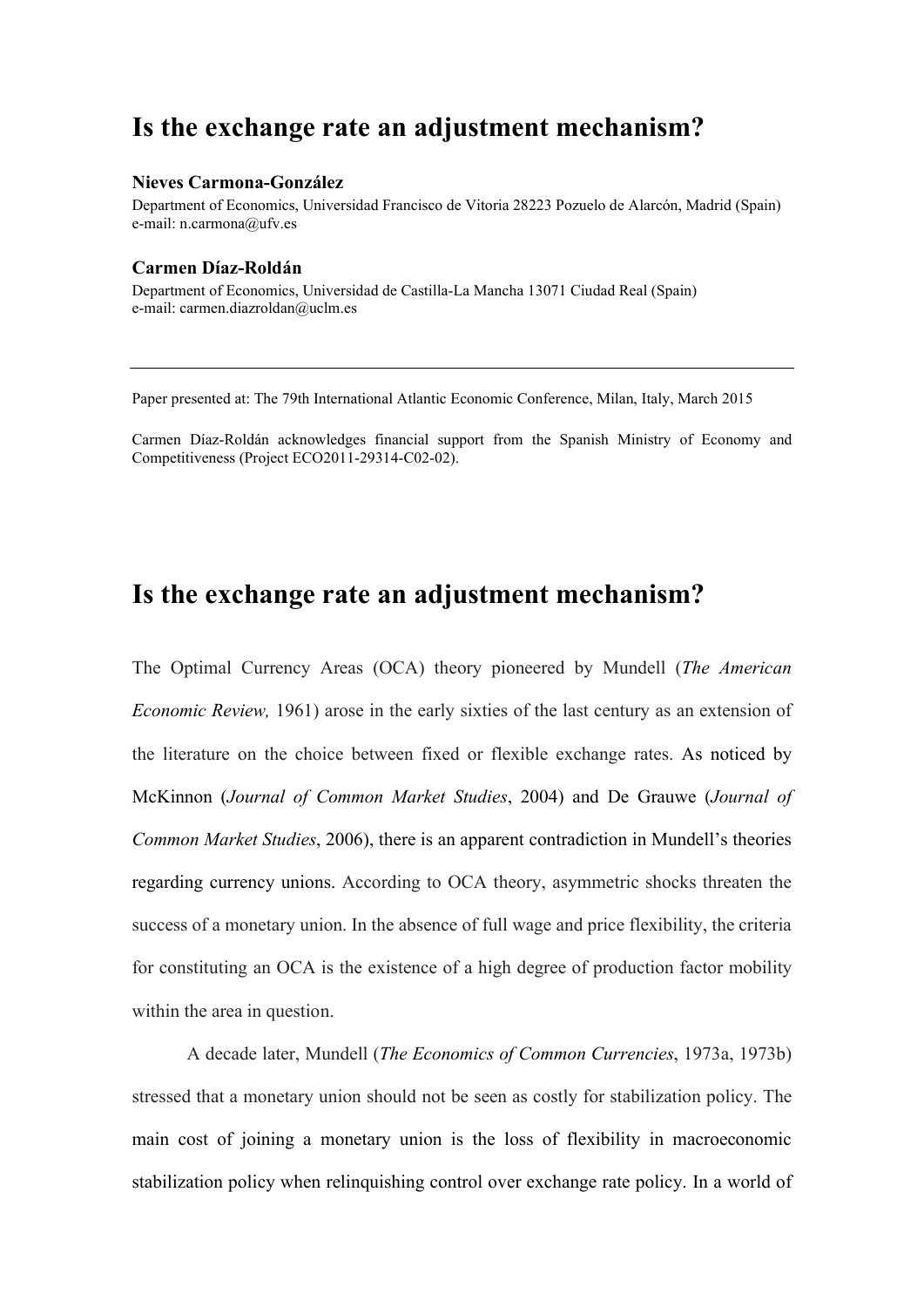free capital mobility and growing capital markets, followed by continuous liberalization and deregulation of capital movements, as have taken place in recent years, exchange rates have become a source of destabilization and currency crisis. Moreover, recent experiences (such as the Argentinian crisis in 1975, European Monetary System in 1992, Mexico in 1994, Southeast Asia in 1997, Russia in 1998, Argentina in 2002, Iran in 2012 and Russia in 2014) have shown the increasing difficulty countries face in building the reputation needed to sustain a fixed exchange rate system.

Countries joining a monetary union give up an adjusting mechanism (the exchange rate), but the monetary union becomes a useful economic framework eliminating exchange rate volatility as a source of asymmetric shocks. As addressed by McKinnon (Journal of Common Market Studies, 2004) Mundell (The Economics of Common Currencies, 1973a, 1973b) defended the importance of absolutely fixed exchange rates, which secure full capital market integration and prevent economies from risk sharing. Put differently, only in a monetary union are capital markets fully integrated and used as an insurance mechanism against asymmetric shocks (De Grauwe, P., Journal of Common Market Studies, 2006). Moreover, the integration of capital markets provided by a monetary union reduces risk premia, lowers the demand for international reserves and, consequently, generates a seignorage gain for countries in the area.

From a different approach, among the models of exchange rate determination, the monetary approach has been used to explain volatility occurring after implementation of the floating exchange rate system in 1973 (Wilson I., Journal of Business Inquiry, 2009). The argument is quite simple: when the supply of money increases (decreases), prices increase (decrease) and the price of foreign goods rise (decline). In other words, the exchange rate varies proportionately with the relative supply of money. Monetary policy is a source of exchange rate instability under a system of flexible exchange rates.